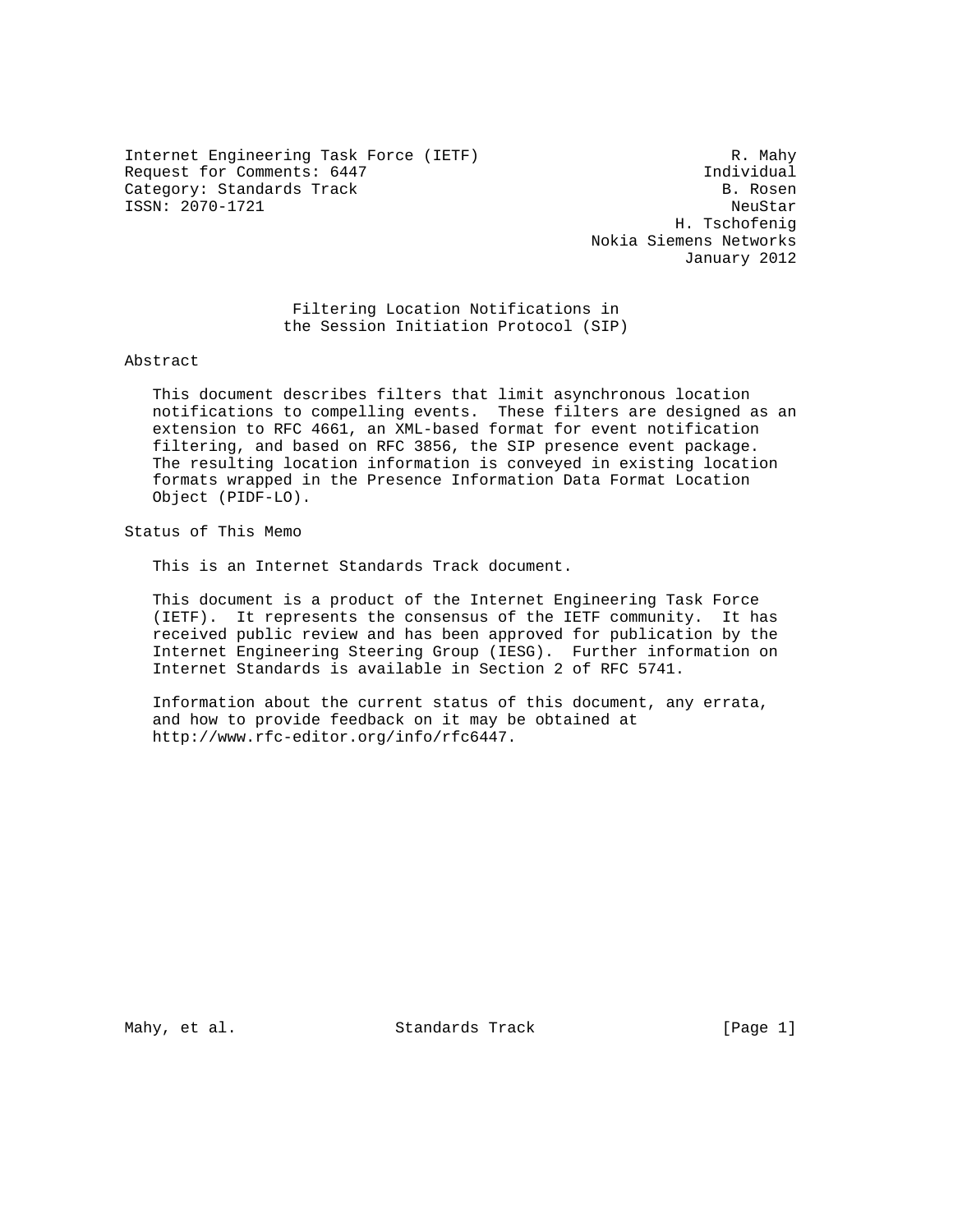## Copyright Notice

 Copyright (c) 2012 IETF Trust and the persons identified as the document authors. All rights reserved.

 This document is subject to BCP 78 and the IETF Trust's Legal Provisions Relating to IETF Documents (http://trustee.ietf.org/license-info) in effect on the date of publication of this document. Please review these documents carefully, as they describe your rights and restrictions with respect to this document. Code Components extracted from this document must include Simplified BSD License text as described in Section 4.e of the Trust Legal Provisions and are provided without warranty as described in the Simplified BSD License.

Table of Contents

| 2.            |                                            |  |  |  | 4              |
|---------------|--------------------------------------------|--|--|--|----------------|
| $\mathcal{E}$ |                                            |  |  |  | 4              |
| 31            |                                            |  |  |  | $\overline{4}$ |
| 3.2.          |                                            |  |  |  |                |
| 3.3.          | Element Value Changes 5                    |  |  |  |                |
| 3.4.          | Entering or Exiting a Region 8             |  |  |  |                |
| 3.5.          |                                            |  |  |  |                |
| 3.6.          |                                            |  |  |  |                |
| 4.            |                                            |  |  |  |                |
| 5.            | Security Considerations 15                 |  |  |  |                |
|               |                                            |  |  |  |                |
|               | 6.1. URN Sub-Namespace Registration for    |  |  |  |                |
|               | urn:ietf:params:xml:ns:location-filter 16  |  |  |  |                |
| 6.2.          | Schema Registration for location-filter 16 |  |  |  |                |
| $7$ .         |                                            |  |  |  |                |
| 8.            |                                            |  |  |  |                |
| 9.            |                                            |  |  |  |                |
| 9.1.          | Normative References 17                    |  |  |  |                |
| 9.2.          | Informative References 18                  |  |  |  |                |

Mahy, et al. Standards Track [Page 2]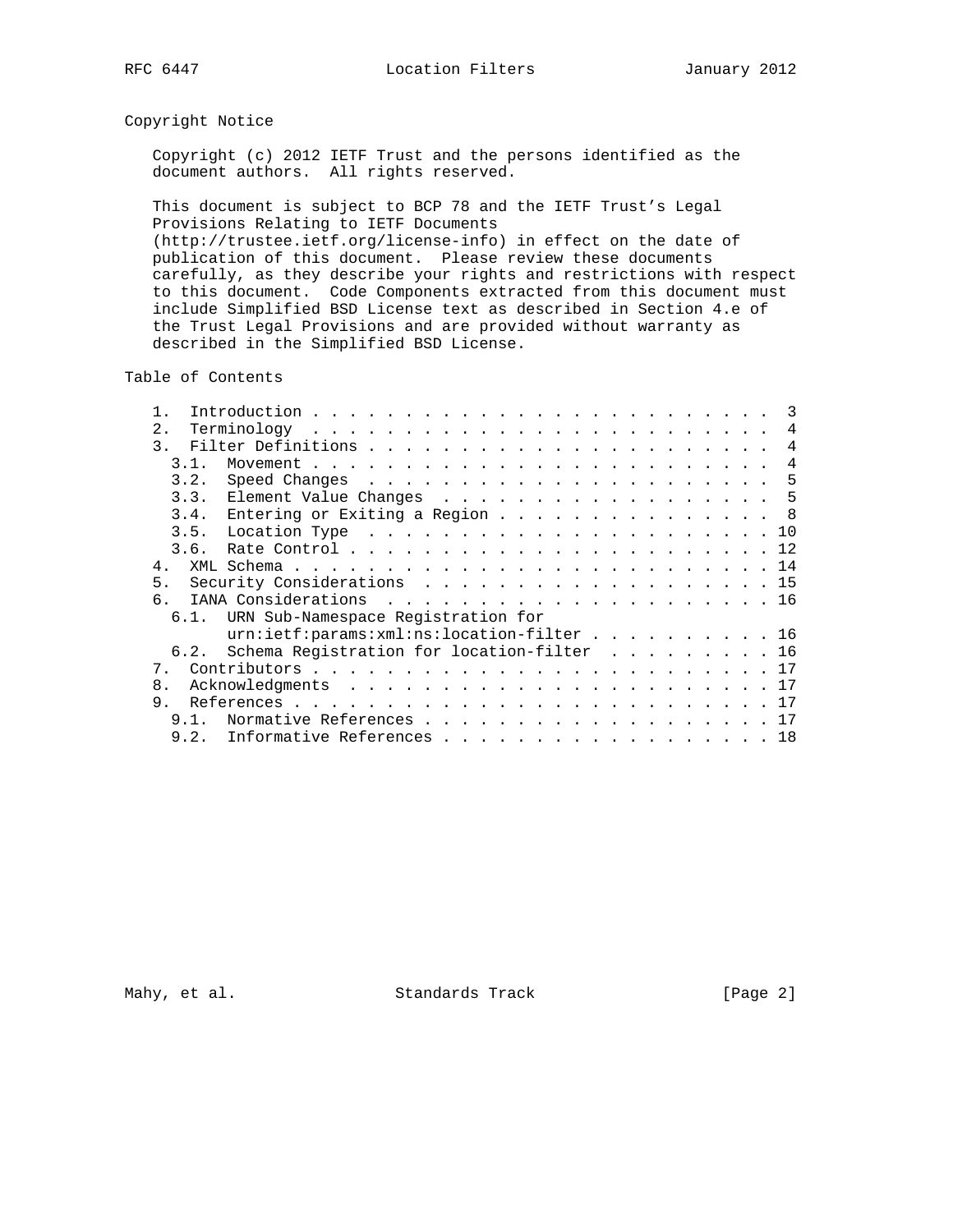# 1. Introduction

 Conveying location information encapsulated with a Presence Information Data Format Location Object (PIDF-LO) [RFC4119] document within SIP is described in [SIP-LOC]. An alternative signaling approach to location conveyance, which uses asynchronous communication, is available with the SIP event notification mechanisms (see RFC 3265 [RFC3265]). This approach conveys location information in PIDF-LO format using the presence event package [RFC3856]. This document focuses on the event notification paradigm.

 Determining when to send event notifications with location information is technically more challenging than deciding when to send other categories of notifications, since location may be measured as a continuous gradient. Unlike notifications using discrete-valued quantities, it is difficult to know when a change in location is sufficiently large to warrant a notification. Event notifications [RFC3265] can be used with filters (see RFC 4661 [RFC4661]) that allow the number of notifications to be reduced. The mechanism described in this document defines an extension to RFC 4661 [RFC4661], which limits location notification to events that are of relevance to the subscriber. These filters persist until they are replaced with a newer filter or until the subscription itself is terminated.

 The frequency of notifications necessary for various geographic location applications varies dramatically. The subscriber should be able to get asynchronous notifications with appropriate frequency and granularity, without being flooded with a large number of notifications that are not important to the application.

 This document defines new event filters and describes others using existing mechanisms that may be relevant to a subscriber in the context of location filtering. Based on the functionality defined in this document, notifications can be provided in the following cases:

- 1. the Target moves more than a specified distance since the last notification (see Section 3.1).
- 2. the Target exceeds a specified speed (see Section 3.2).
- 3. the Target enters or exits a 2-dimensional region, described by a circle or a polygon (see Section 3.4).
- 4. one or more of the values of the specified civic location have changed for the location of the Target (see Section 3.3). For example, the value of the civic address '<A1>' element has changed from 'California' to 'Nevada'.

Mahy, et al. Standards Track [Page 3]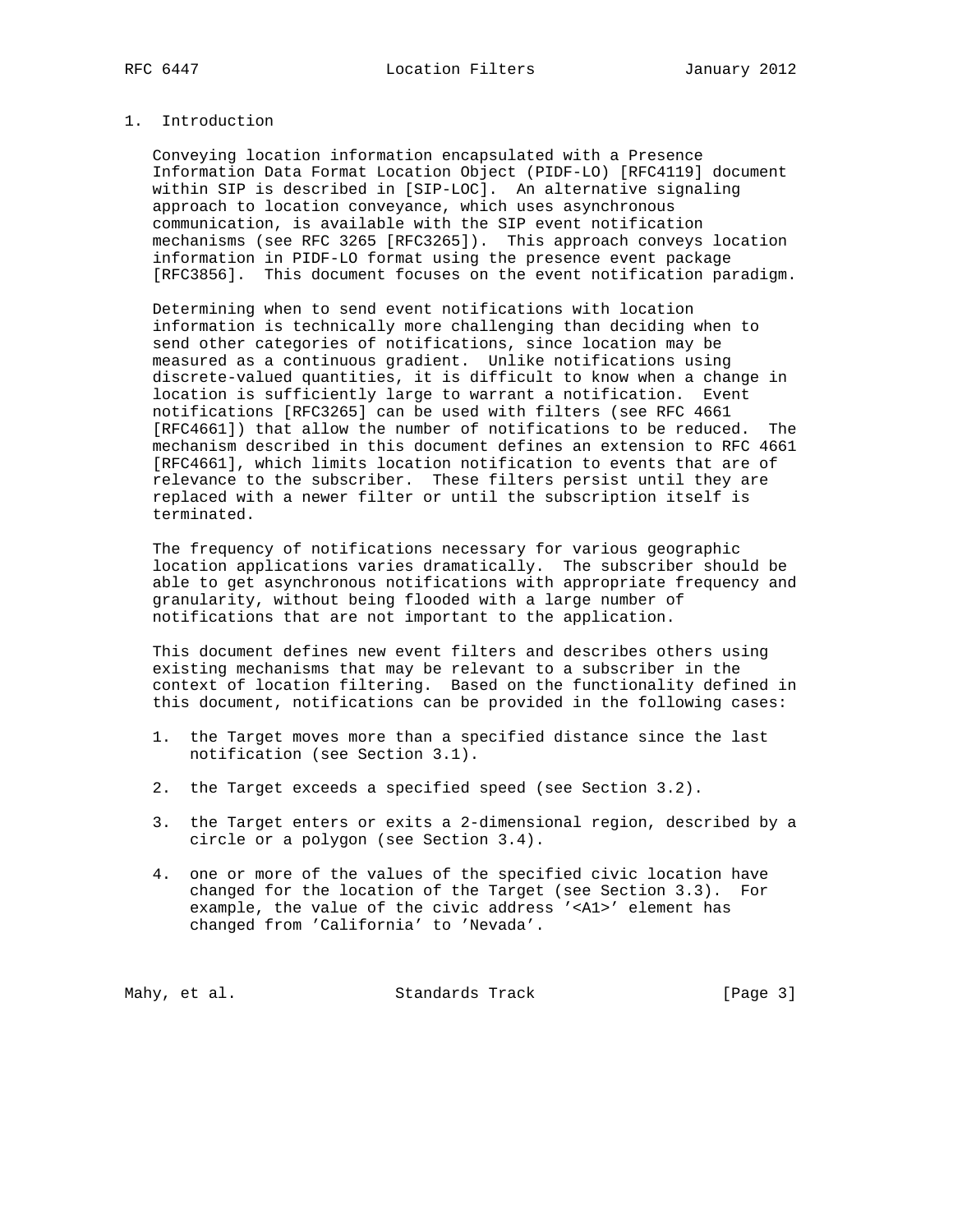RFC 6447 **Location Filters** January 2012

- 5. the type of location information requested (see Section 3.5) changes, for example, from civic to geodetic location or vice versa.
- 6. a certain amount of time passes (see Section 3.6).
- 2. Terminology

 The key words "MUST", "MUST NOT", "REQUIRED", "SHALL", "SHALL NOT", "SHOULD", "SHOULD NOT", "RECOMMENDED", "MAY", and "OPTIONAL" in this document are to be interpreted as described in RFC 2119 [RFC2119].

This document reuses terminology from [RFC6280].

3. Filter Definitions

 This specification builds on a number of other specifications, as noted in Section 1. In order to reduce the number of options (and thereby decrease the chance of interoperability problems), the functionality described in the following sub-sections of [RFC4661] MUST be implemented: the <ns-bindings> element (see Section 3.3 of [RFC4661]); the <filter> element (Section 3.4 of [RFC4661]); and the <trigger> element (Section 3.6 of [RFC4661]), except for the <added> and <removed> sub-elements.

## 3.1. Movement

 The <moved> element MUST contain a value in meters indicating the minimum distance that the resource must have moved from the location of the resource since the last notification was sent in order to trigger this event. The distance MUST be measured in meters absolutely from the point of the last notification, and must include vertical movement. The <moved> element MUST NOT appear more than once as a child element of the <filter> element.

```
 <?xml version="1.0" encoding="UTF-8"?>
<filter-set
    xmlns="urn:ietf:params:xml:ns:simple-filter"
    xmlns:lf="urn:ietf:params:xml:ns:location-filter">
    <filter id="123" uri="sip:presentity@example.com">
        <trigger>
            <lf:moved>300</lf:moved>
        </trigger>
    </filter>
</filter-set>
```
Figure 1: Movement Filter Example

Mahy, et al. Standards Track [Page 4]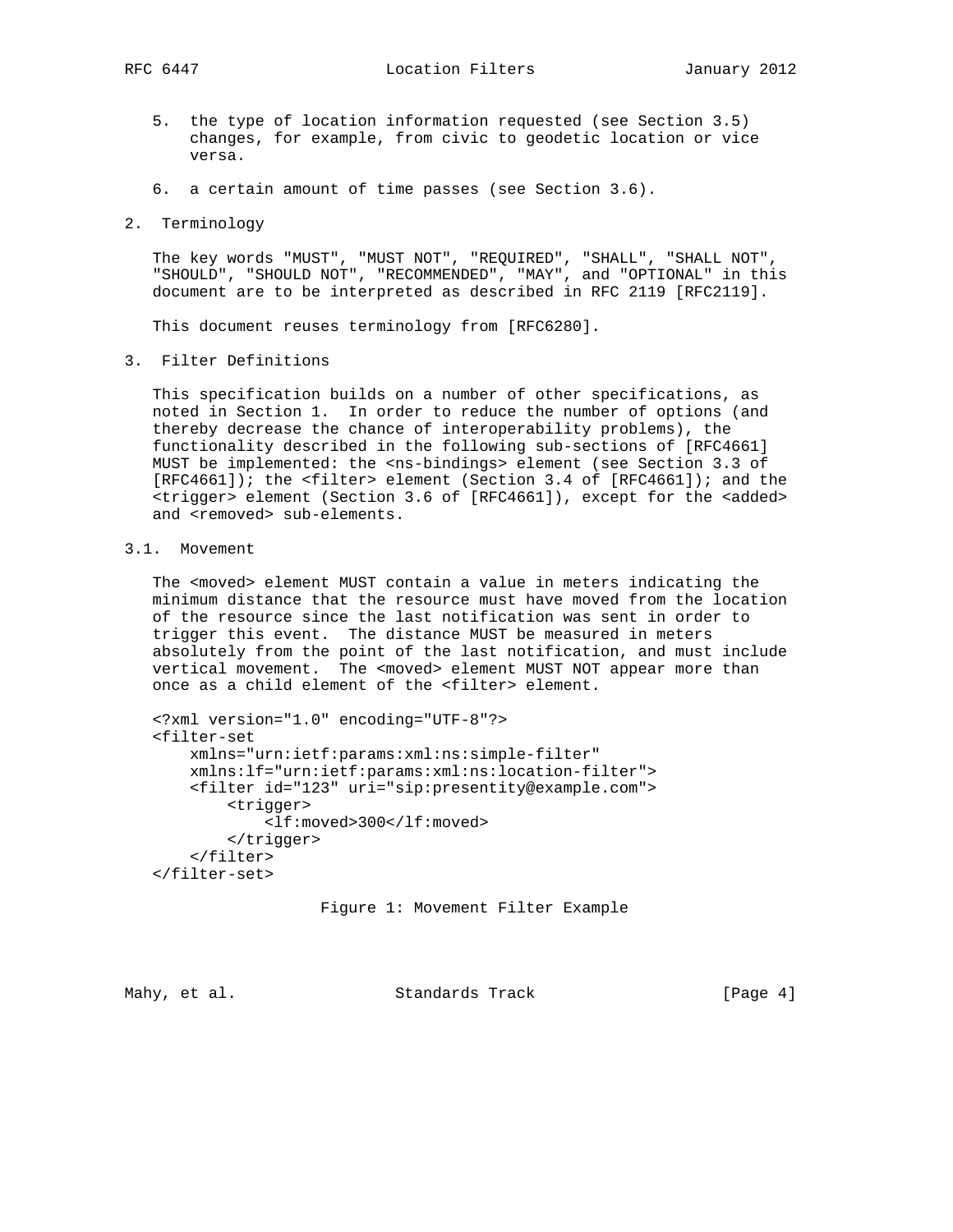# 3.2. Speed Changes

 Speed changes can be filtered by combining functionality from RFC 4661 with the PIDF-LO extensions for spatial orientation, speed, heading, and acceleration defined in [RFC5962]. The value of the <speed> element from [RFC5962] MUST be defined in meters per second. Note that the condition could be met by a change in any axis, including altitude.

 Figure 2 shows an example for a trigger that fires when the speed of the Target changes by 3 meters per second.

```
 <?xml version="1.0" encoding="UTF-8"?>
<filter-set xmlns="urn:ietf:params:xml:ns:simple-filter">
    <ns-bindings>
        <ns-binding prefix="dyn"
            urn="urn:ietf:params:xml:schema:pidf:dynamic"/>
    </ns-bindings>
    <filter id="123" uri="sip:presentity@example.com">
        <trigger>
            <changed by="3">
              //dyn:speed
            </changed>
        </trigger>
    </filter>
</filter-set>
```
#### Figure 2: Speed Change Example

An implementation MUST support <ns-bindings> to replace the namespace prefix. The XPath expression MUST start with a '//' followed by a single element. No other form of XPath expression is supported. The <changed> element comes with a few attributes but only the 'by' attribute MUST be implemented by this specification.

#### 3.3. Element Value Changes

 Changes in values, for example related to civic location information, is provided by the base functionality offered with RFC 4661 utilizing the <changed> element.

 The following example illustrates a filter that triggers when the Target's location changes from 'FR' (France) to some other country.

Mahy, et al. Standards Track [Page 5]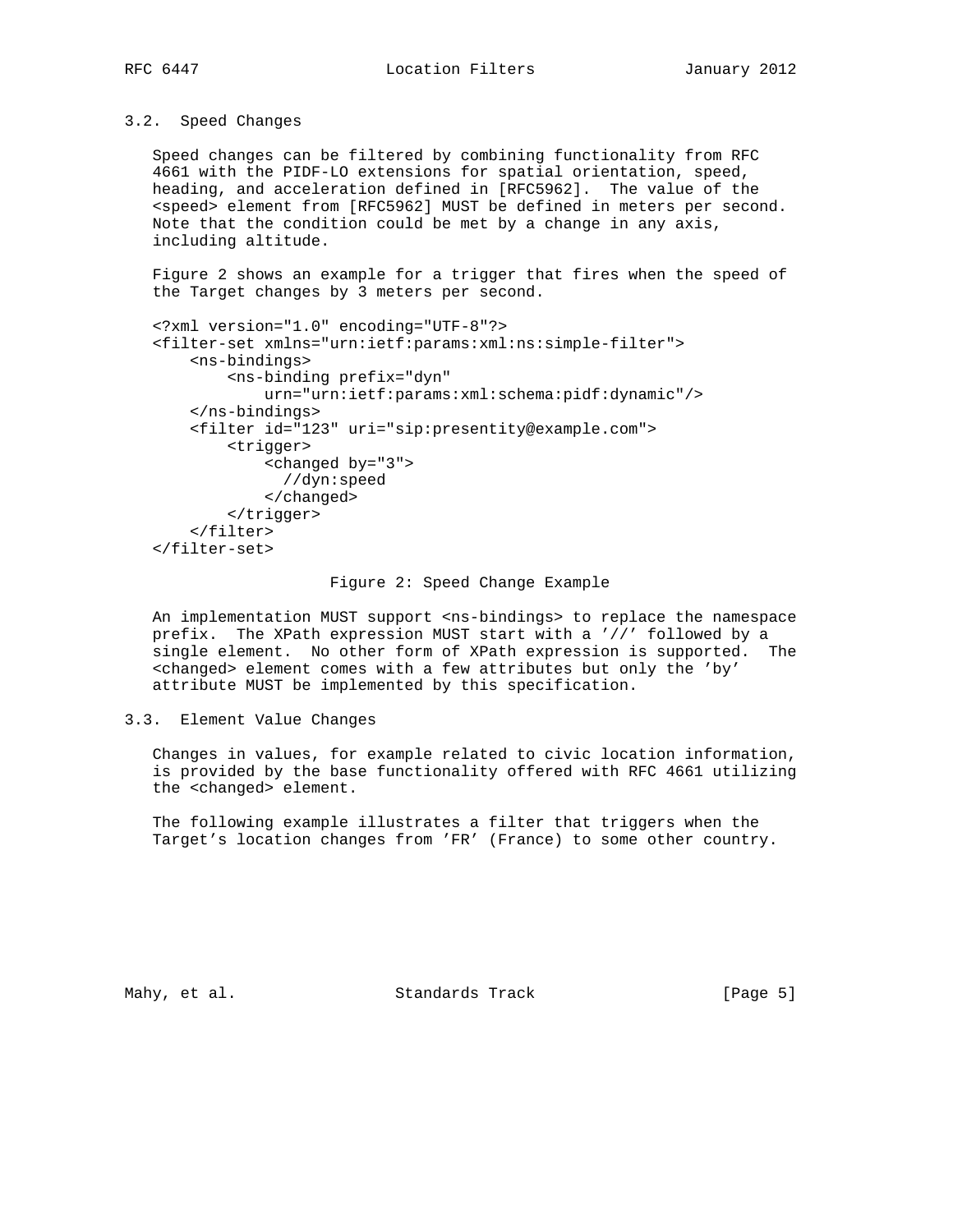```
 <?xml version="1.0" encoding="UTF-8"?>
<filter-set xmlns="urn:ietf:params:xml:ns:simple-filter">
    <ns-bindings>
        <ns-binding prefix="ca"
            urn="urn:ietf:params:xml:ns:pidf:geopriv10:civicAddr"/>
    </ns-bindings>
   <filter id="123" uri="sip:presentity@example.com">
        <trigger>
            <changed from="FR">//ca:country</changed>
        </trigger>
    </filter>
</filter-set>
```
Figure 3: Element Value Change Example (Country Change)

 At times when it is desirable to know if any one element of a list of CAtypes changes, then they have to be put into separate <changes> filters to ensure the subscriber is notified when any of the element values change. Figure 4 shows such an example that illustrates the difference.

Mahy, et al. Standards Track [Page 6]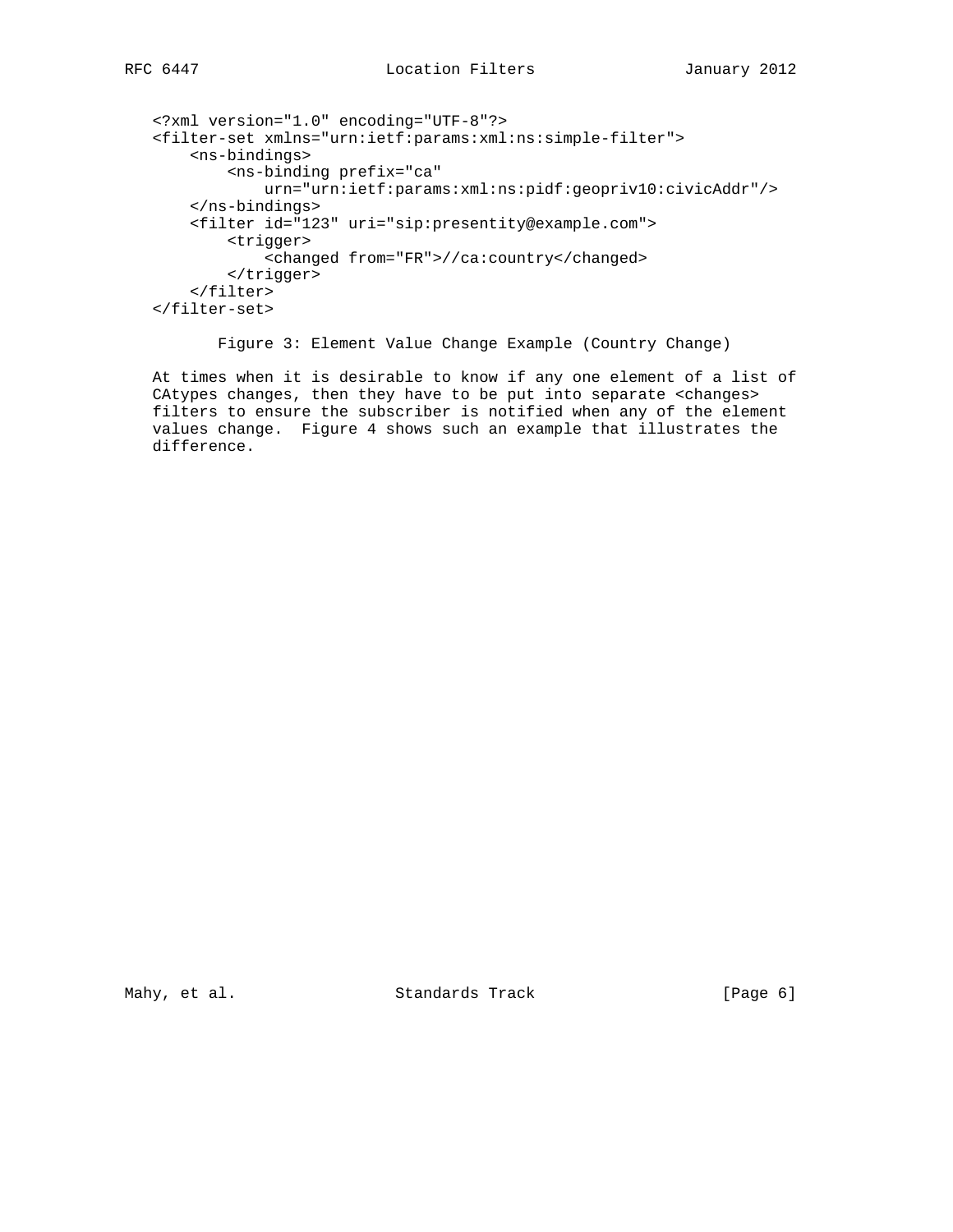```
 (A change in value of ANY of the five tokens triggers an event.)
<?xml version="1.0" encoding="UTF-8"?>
<filter-set xmlns="urn:ietf:params:xml:ns:simple-filter">
    <ns-bindings>
        <ns-binding prefix="ca"
            urn="urn:ietf:params:xml:ns:pidf:geopriv10:civicAddr"/>
    </ns-bindings>
    <filter id="123" uri="sip:presentity@example.com">
           <trigger>
               <changed>//ca:country</changed>
           </trigger>
           <trigger>
               <changed>//ca:A1</changed>
           </trigger>
           <trigger>
               <changed>//ca:A2</changed>
           </trigger>
           <trigger>
               <changed>//ca:A3</changed>
           </trigger>
           <trigger>
               <changed>//ca:PC</changed>
           </trigger>
    </filter>
</filter-set>
```
Figure 4: Element Value Change Example

 Finally, Figure 5 shows an example where a notification is sent when the civic address tokens A3 and PC change (BOTH elements must change in order to let the <trigger> element evaluate to TRUE).

Mahy, et al. Standards Track [Page 7]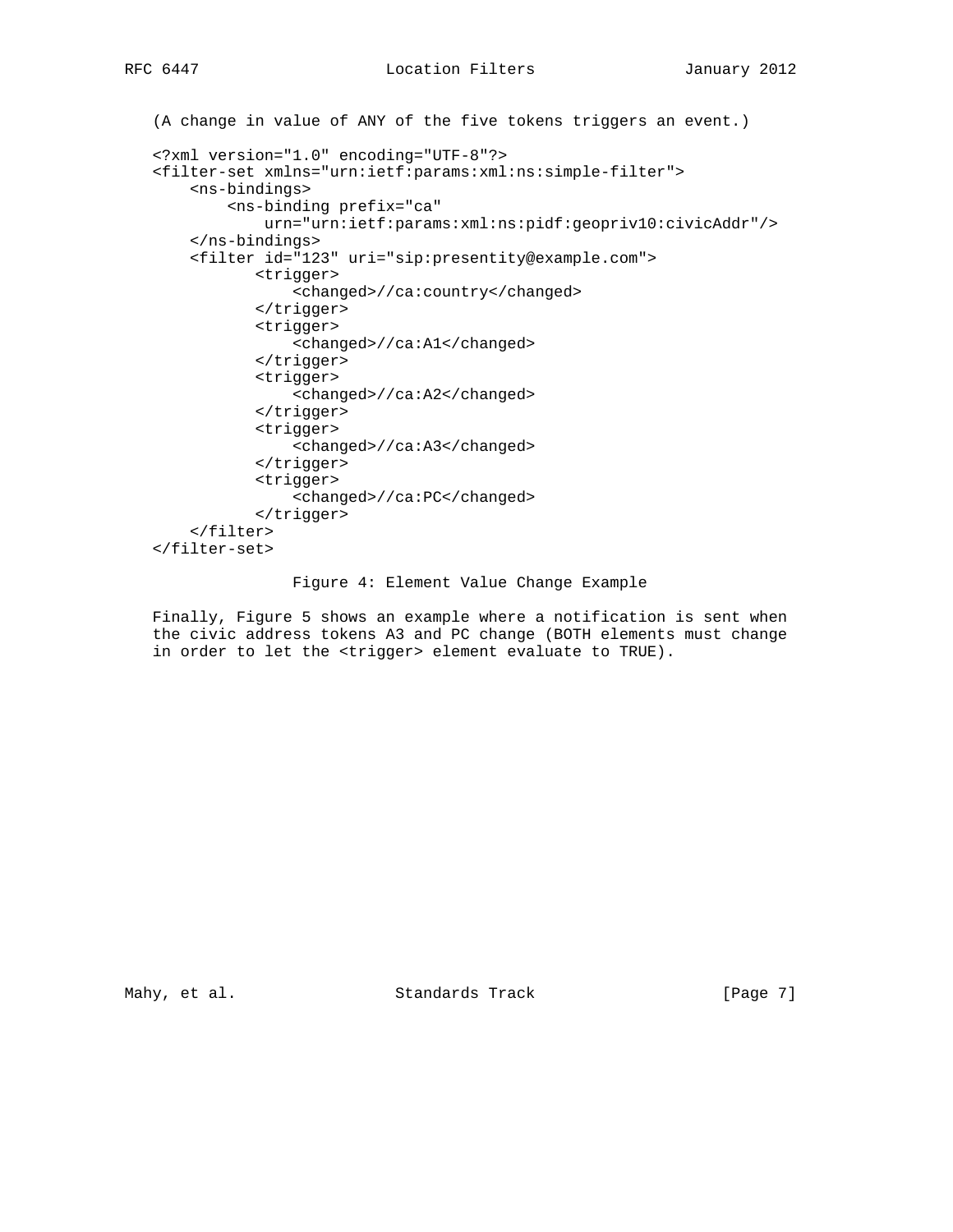```
 (Only a change in BOTH tokens triggers an event.)
<?xml version="1.0" encoding="UTF-8"?>
<filter-set xmlns="urn:ietf:params:xml:ns:simple-filter">
    <ns-bindings>
        <ns-binding prefix="ca"
            urn="urn:ietf:params:xml:ns:pidf:geopriv10:civicAddr"/>
    </ns-bindings>
    <filter id="123" uri="sip:presentity@example.com">
        <trigger>
            <changed>//ca:A3</changed>
            <changed>//ca:PC</changed>
        </trigger>
    </filter>
</filter-set>
```
Figure 5: Element Value Change Example

 Note: The civic address tokens country, A1, A2, ..., A6 are hierarchical. It is likely that a change in one civic address token therefore leads to changes of tokens lower in the hierarchy, e.g., a change in A3 ('city or town') may cause a change in A4, A5, and A6.

An implementation MUST support <ns-bindings> to replace the namespace prefix. The XPath expression MUST start with a '//' followed by a single element. No other form of XPath expression is supported. No other variant is supported. The <changed> element comes with a few attributes and the 'by', 'to', and 'from' attribute MUST be implemented to support this specification.

#### 3.4. Entering or Exiting a Region

 The <enterOrExit> condition is satisfied when the Target enters or exits a 2-dimensional region described by a polygon (as defined in Section 5.2.2 of [RFC5491]) or a circle (as defined in Section 5.2.3 of [RFC5491]). The <enterOrExit> element MUST contain either a polygon or a circle as a child element. The <enterOrExit> element MUST NOT have more than one polygon and/or circle.

 If the Target was previously outside the region, the notifier sends a notification when the Target's location is within the region with at least 50% confidence. Similarly, when a Target starts within the region, a notification is sent when the Target's location moves outside the region with at least 50% confidence.

 Note that having 50% confidence that the Target is inside the area does not correspond to 50% outside. The confidence that the location is within the region, plus the confidence that the location is

Mahy, et al. Standards Track [Page 8]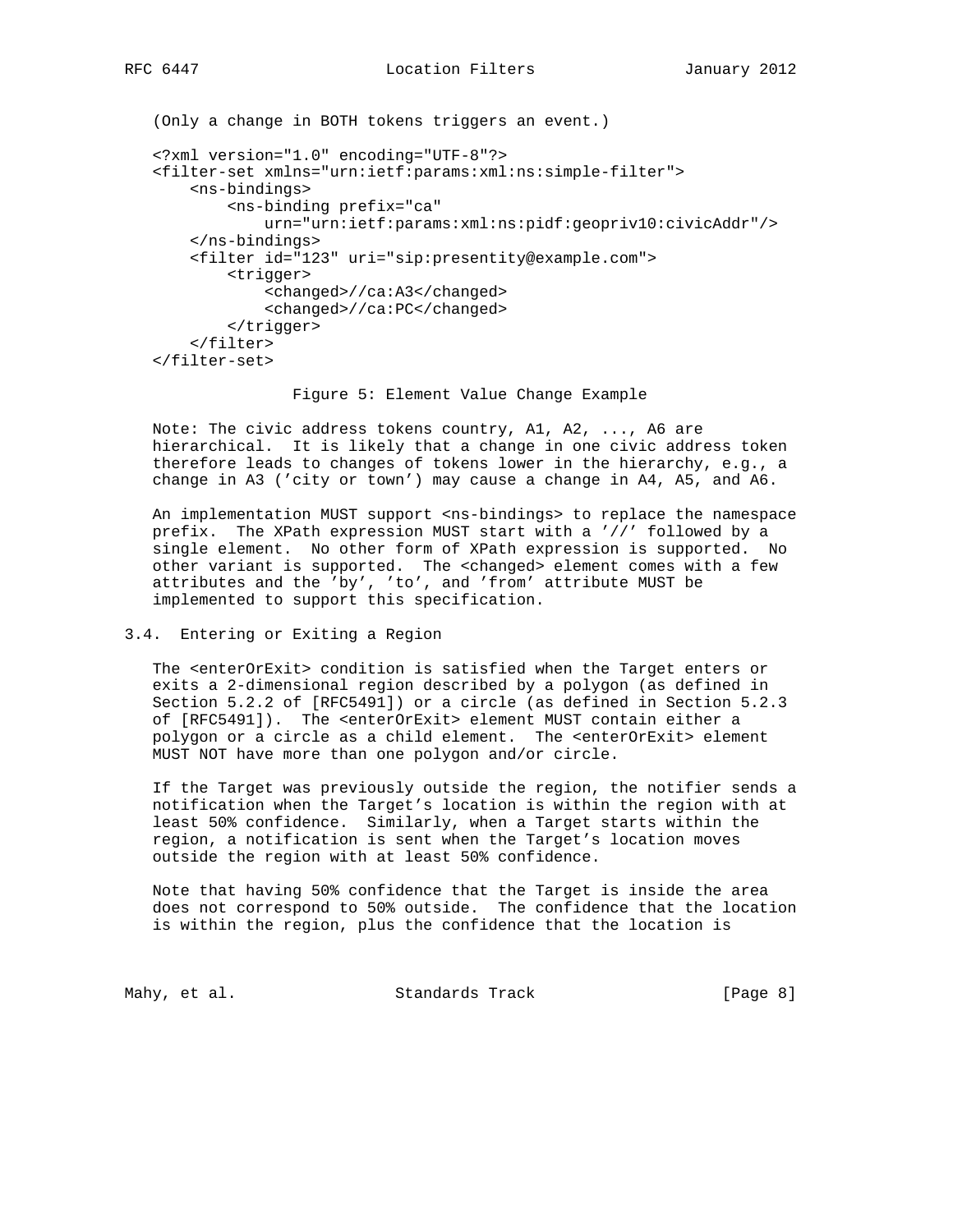outside the region is limited to the confidence of the location. The total confidence depends on the confidence in the location, which is always less than 100% (95% is recommended in [RFC5491]). The benefit of this is that notifications are naturally limited: small movements (relative to the uncertainty of the location) at the borders of the region do not trigger notifications.

 Figure 6 shows filter examples whereby a notification is sent when the Target enters or exits an area described by a circle, and Figure 7 describes an area using a polygon.

```
 <?xml version="1.0" encoding="UTF-8"?>
<filter-set
   xmlns="urn:ietf:params:xml:ns:simple-filter"
    xmlns:lf="urn:ietf:params:xml:ns:location-filter"
    xmlns:gml="http://www.opengis.net/gml"
   xmlns:gs="http://www.opengis.net/pidflo/1.0">
    <filter id="123" uri="sip:presentity@example.com">
        <trigger>
            <lf:enterOrExit>
                 <gs:Circle
                     srsName="urn:ogc:def:crs:EPSG::4326">
                     <gml:pos>42.5463 -73.2512</gml:pos>
                     <gs:radius
                         uom="urn:ogc:def:uom:EPSG::9001">
                         850.24
                     </gs:radius>
                 </gs:Circle>
            </lf:enterOrExit>
        </trigger>
    </filter>
</filter-set>
```

```
 Figure 6: <enterOrExit> Circle Filter Example
```
Mahy, et al. Standards Track [Page 9]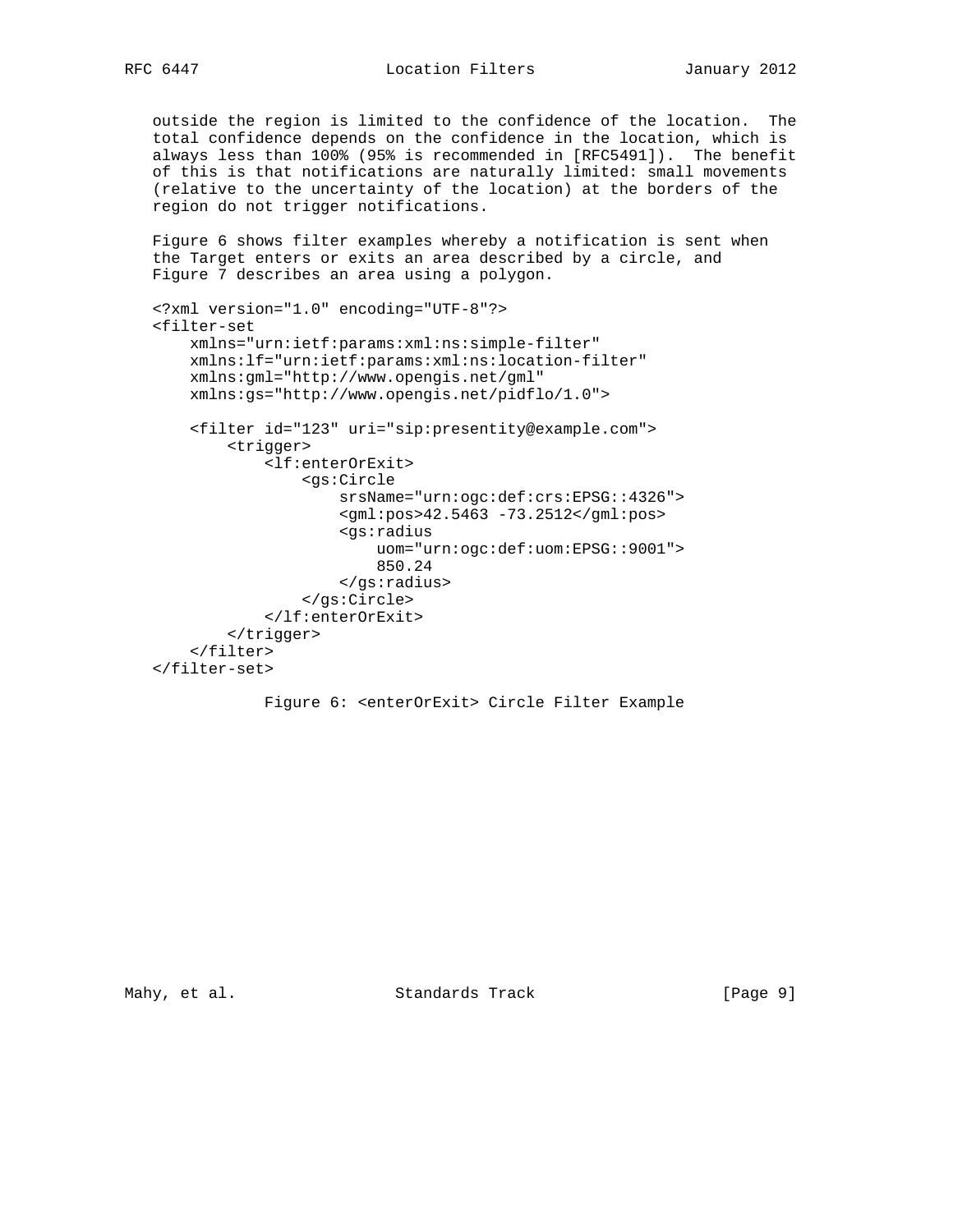```
 <?xml version="1.0" encoding="UTF-8"?>
<filter-set
    xmlns="urn:ietf:params:xml:ns:simple-filter"
    xmlns:lf="urn:ietf:params:xml:ns:location-filter"
    xmlns:gml="http://www.opengis.net/gml">
    <filter id="123" uri="sip:presentity@example.com">
        <trigger>
             <lf:enterOrExit>
                 <gml:Polygon srsName="urn:ogc:def:crs:EPSG::4326">
                     <gml:exterior>
                          <gml:LinearRing>
                              <gml:pos>43.311 -73.422</gml:pos>
                             \langle! --A-->
                              <gml:pos>43.111 -73.322</gml:pos>
                             <! -F-->
                              <gml:pos>43.111 -73.222</gml:pos>
                             <!--E--> <gml:pos>43.311 -73.122</gml:pos>
                             \langle!--D-->
                              <gml:pos>43.411 -73.222</gml:pos>
                             \lt! --C-->
                              <gml:pos>43.411 -73.322</gml:pos>
                             \lt! --B-->
                              <gml:pos>43.311 -73.422</gml:pos>
                             \langle! --A-->
                          </gml:LinearRing>
                     </gml:exterior>
                 </gml:Polygon>
             </lf:enterOrExit>
        </trigger>
    </filter>
</filter-set>
```
Figure 7: <enterOrExit> Polygon Filter Example

3.5. Location Type

 The <locationType> element MAY be included as a child element of the <what> element. It contains a list of location information types that are requested by the subscriber. The following list describes the possible values:

 any: The Notifier SHOULD attempt to provide location information in all forms available to it.

Mahy, et al. Standards Track [Page 10]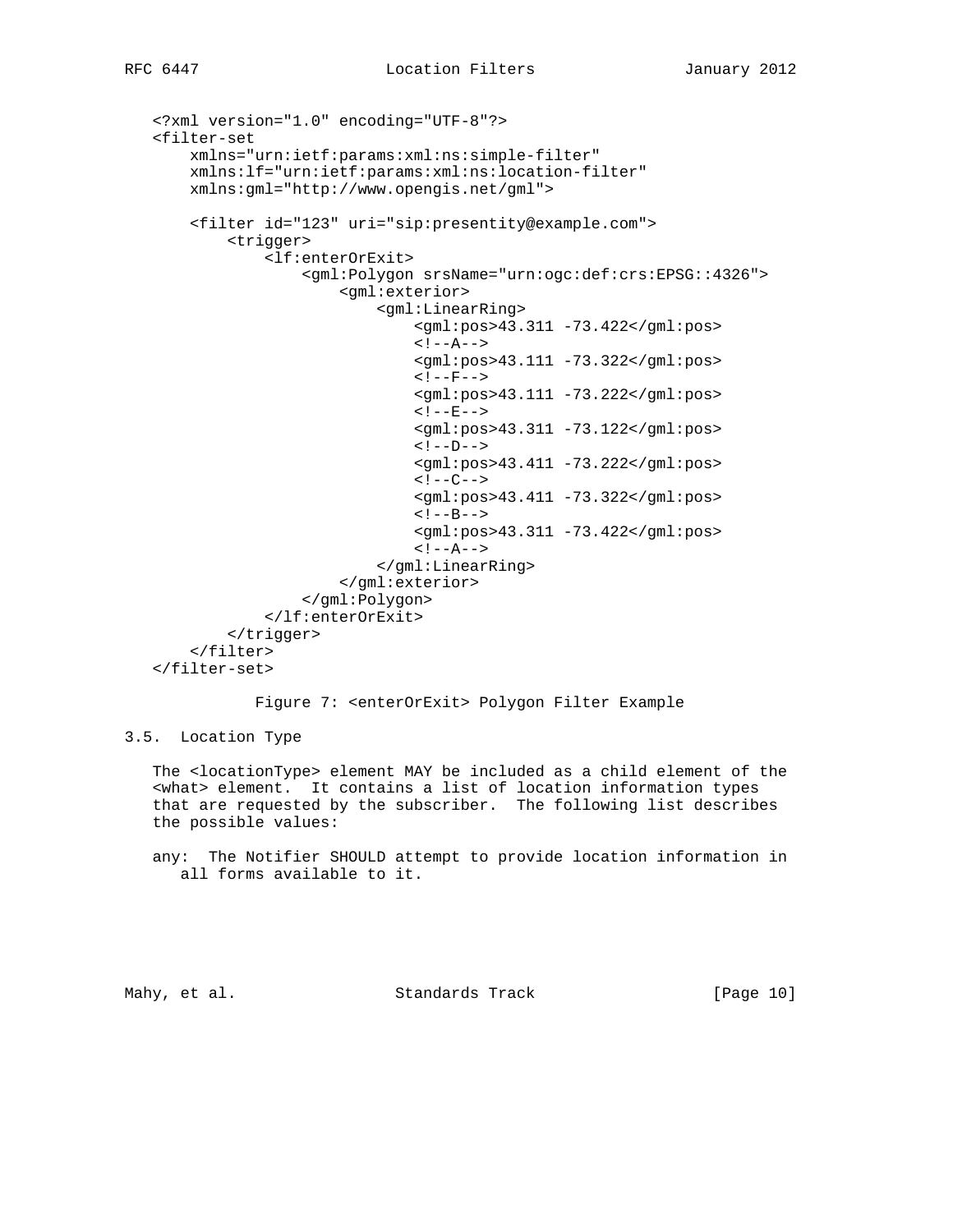geodetic: The Notifier SHOULD return a location by value in the form of a geodetic location.

 civic: The Notifier SHOULD return a location by value in the form of a civic address.

 The Notifier SHOULD return the requested location type or types. The location types the Notifier returns also depends on the setting of the optional 'exact' attribute. If the 'exact' attribute is set to "true", then the Notifier MUST return either the requested location type or no location information. The 'exact' attribute does not apply (is ignored) for a request for a location type of "any".

 In the case of a request for specific locationType(s) and the 'exact' attribute is "false", the Notifier MAY provide additional location types, or it MAY provide alternative types if the request cannot be satisfied for a requested location type.

 If the <locationType> element is absent, a value of "any" MUST be assumed as the default.

 The Notifier SHOULD provide civic and geodetic location information in the response in the same order in which they were included in the "locationType" element in the request, if both were explicitly requested. Indeed, the primary advantage of including specific location types in a request when the 'exact' attribute is set to "false" is to ensure that one receives the available locations in a specific order. For example, a subscription for "civic" (with the 'exact' attribute set to "false") could yield any of the following location types in the response:

o civic

o civic, geodetic

o geodetic (only if civic is not available)

 The default value of "false" for the 'exact' attribute allows the Notifier the option of returning something beyond what is specified, such as a set of location URIs when only a civic location was requested.

 An example is shown in Figure 8 that utilizes the <locationType> element with the 'exact' attribute.

Mahy, et al. Standards Track [Page 11]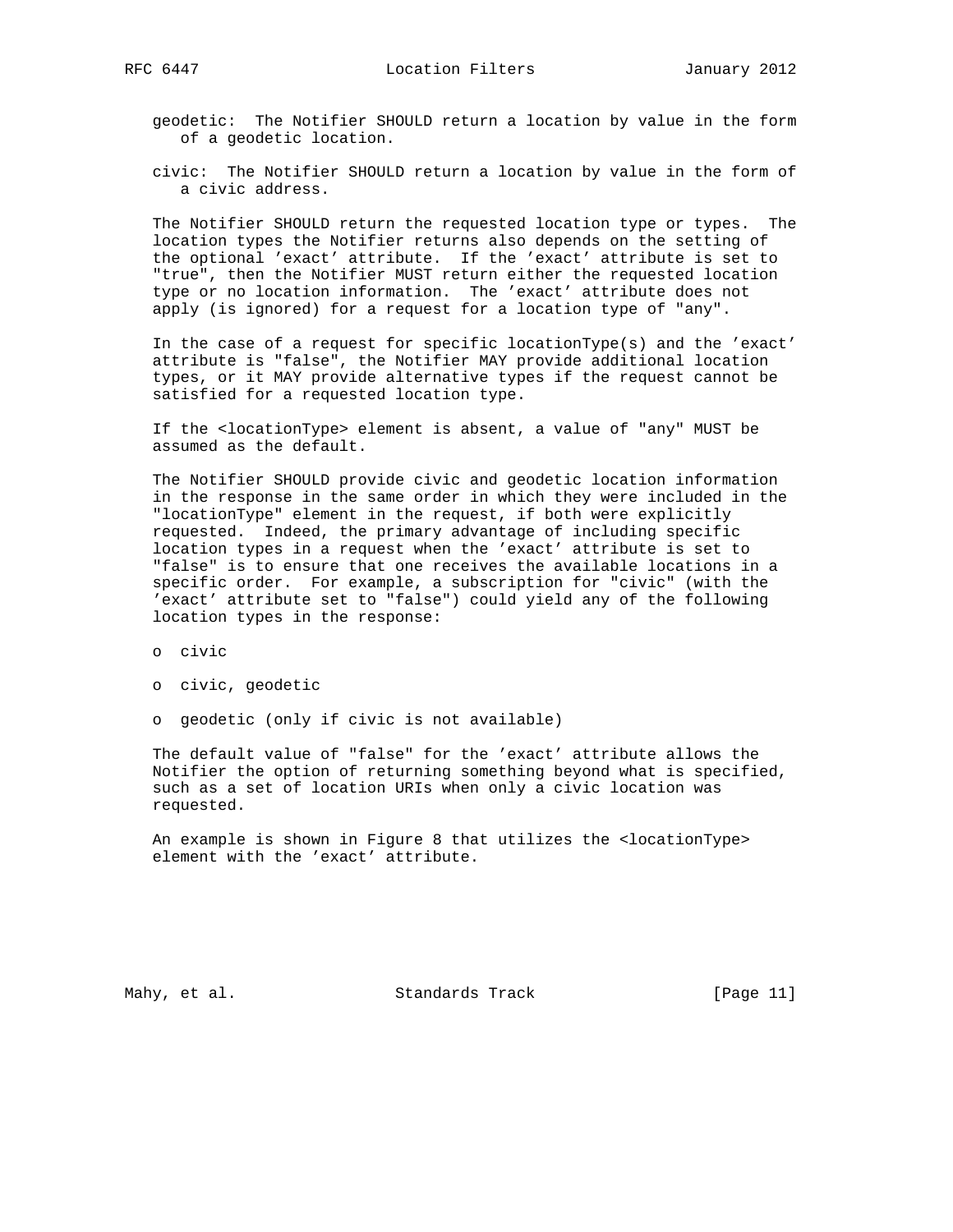```
 <?xml version="1.0" encoding="UTF-8"?>
<filter-set
    xmlns="urn:ietf:params:xml:ns:simple-filter"
    xmlns:lf="urn:ietf:params:xml:ns:location-filter">
    <filter id="123" uri="sip:presentity@example.com">
        <what>
            <lf:locationType exact="true">
              geodetic
            </lf:locationType>
        </what>
    </filter>
</filter-set>
```
Figure 8: <locationType> Filter Example

#### 3.6. Rate Control

 [RFC6446] extends the SIP events framework by defining three Event header field parameters that allow a subscriber to set a minimum, a maximum, and an adaptive minimum of event notifications generated by the notifier. This allows a subscriber to have overall control over the stream of notifications, for example to avoid being flooded. Two of the parameters, namely "min-rate" (which specifies a minimum notification rate per second) and "max-rate" (which specifies a maximum notification rate per second) are used by this document. Only the implementation of these two attributes is required from the attributes defined in [RFC6446]. Whenever the time since the most recent notification exceeds the interval corresponding to 1 / "min rate", the current state would be sent in its entirety, just like after a subscription refresh.

 A notifier is required to send a NOTIFY request immediately after creation of a subscription. If state is not available at that time, then the NOTIFY request may be sent with no content. A separate NOTIFY containing location is subsequently generated so that the rate of notification since the last NOTIFY falls between "min-rate" and "max-rate". An important use case for location-based applications focuses on the behavior of the initial NOTIFY message(s) and the information it returns, for example in case of emergency call routing. When an initial NOTIFY is transmitted, it might not include complete state.

Mahy, et al. Standards Track [Page 12]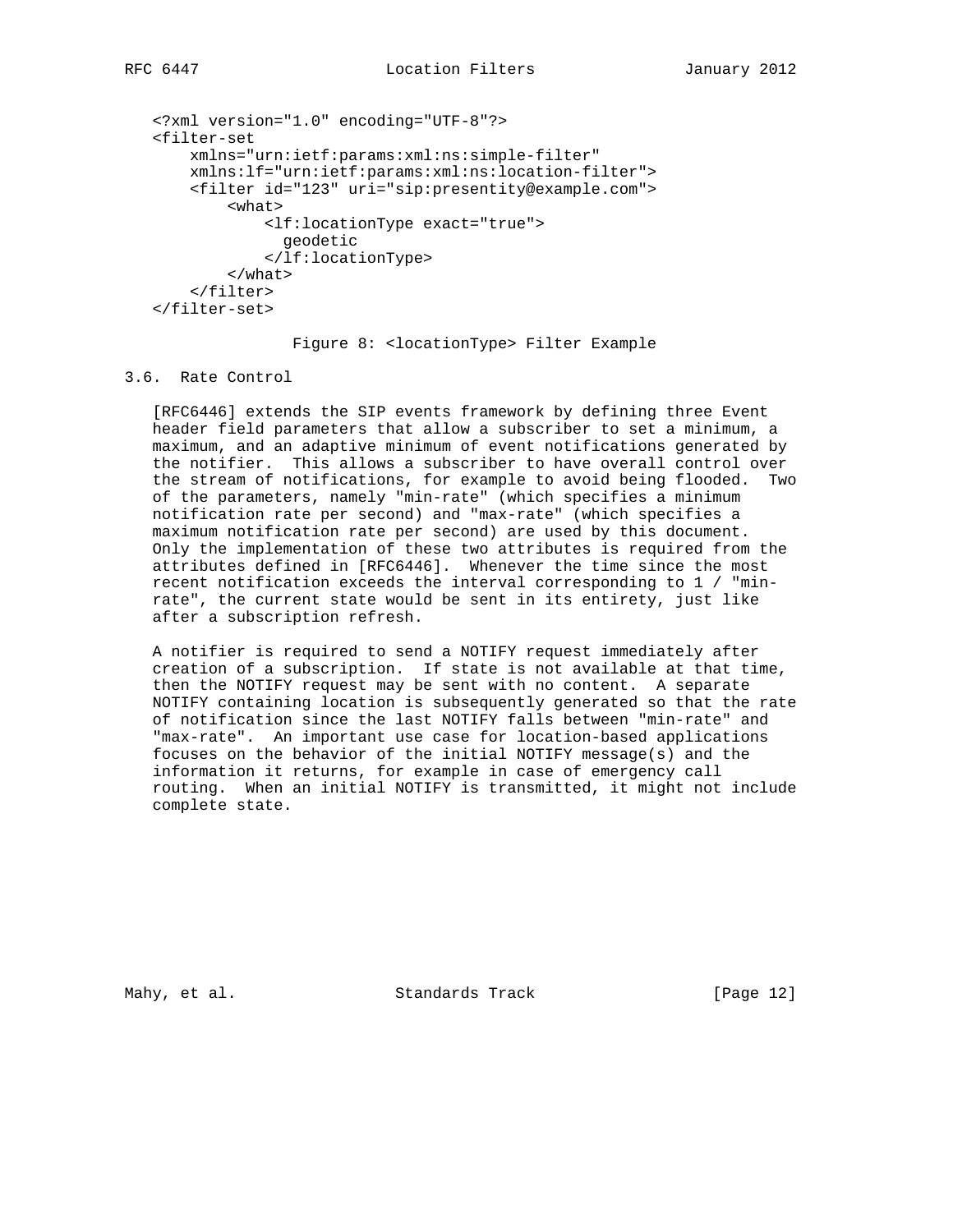Subscriber Notifier

| $---SUBSCRIBE(1)--->$<br>$\left $ <-------200--------<br>$\leftarrow$ -----NOTIFY(2)---- | for min-rate and max-rate)                                                | Create subscription (w/large value<br>Return initial notify with no state |
|------------------------------------------------------------------------------------------|---------------------------------------------------------------------------|---------------------------------------------------------------------------|
| $ -----200-----$<br> ---SUBSCRIBE(4)---> <br> <-------200--------                        | and max-rate)<br>Update subscription (to update<br>min-rate and max-rate) | Return full state (between min-rate                                       |

Figure 9: SUBSCRIBE/NOTIFY with Rate Control

 Figure 9 shows a SUBSCRIBE/NOTIFY exchange. The initial SUBSCRIBE message (1) has filters attached and contains a "min-rate" rate control parameter. In certain situations, it is important to obtain some amount of location information within a relatively short and pre-defined period of time, even if the obtained location information contains a high amount of uncertainty and location information with less uncertainty could be available at a later point in time. An example is emergency call routing where an emergency services routing proxy may need to obtain location information suitable for routing rather quickly and subsequently a Public Safety Answering Point requests location information for dispatch.

 To obtain location information in a timely fashion using the SUBSCRIBE/NOTIFY mechanism, it is RECOMMENDED that the initial SUBSCRIBE contain a "min-rate" rate control parameter (with a large value, corresponding to a very short delay before the next notification) that is updated in a later message to a more sensible value. This provides equivalent functionality to the 'responseTime' attribute in Section 6.1 of [RFC5985]. The "min-rate" for this first request is therefore much larger (much more rapid) than the updated "min-rate" value. Depending on the value in the "min-rate" parameter, the Notifier may immediately send the initial NOTIFY message (see message 2) without a body if no location information is available at this point in time. The desired location information may then arrive in the subsequent NOTIFY message (see message 3). Updating the "min-rate" for the subscription can be performed in the 200 response (see message 3) to the NOTIFY that contains location state, or in a subsequent SUBSCRIBE request (as in message 4).

Mahy, et al. Standards Track [Page 13]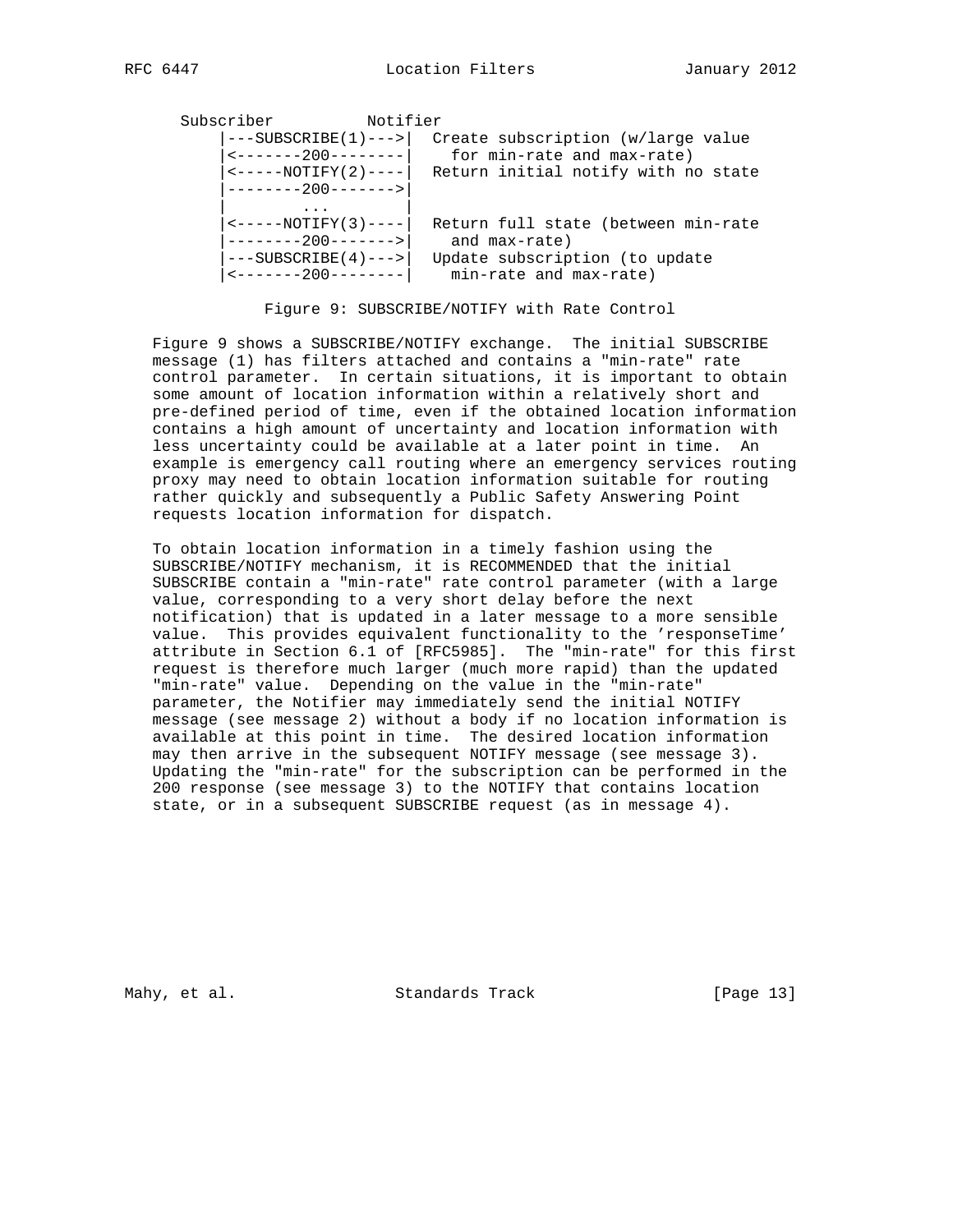4. XML Schema

```
 <?xml version="1.0" encoding="UTF-8"?>
<xs:schema
    targetNamespace="urn:ietf:params:xml:ns:location-filter"
    xmlns:filter="urn:ietf:params:xml:ns:location-filter"
   xmlns:xs="http://www.w3.org/2001/XMLSchema"
    xmlns:gml="http://www.opengis.net/gml">
    <xs:element name="enterOrExit" type="gml:GeometryPropertyType"/>
    <xs:element name="moved" type="filter:movedType"/>
    <xs:complexType name="movedType">
       <xs:simpleContent>
          <xs:extension base="xs:double">
            <xs:anyAttribute namespace="##any" processContents="lax"/>
          </xs:extension>
       </xs:simpleContent>
    </xs:complexType>
    <xs:element name="locationType" type="filter:locationTypeType"/>
    <xs:simpleType name="locationTypeBase">
        <xs:union>
            <xs:simpleType>
                 <xs:restriction base="xs:token">
                     <xs:enumeration value="any"/>
                </xs:restriction>
            </xs:simpleType>
            <xs:simpleType>
                <xs:restriction base="filter:locationTypeList">
                     <xs:minLength value="1"/>
                </xs:restriction>
            </xs:simpleType>
        </xs:union>
    </xs:simpleType>
    <xs:simpleType name="locationTypeList">
        <xs:list>
            <xs:simpleType>
                <xs:restriction base="xs:token">
                     <xs:enumeration value="civic"/>
                     <xs:enumeration value="geodetic"/>
                </xs:restriction>
            </xs:simpleType>
        </xs:list>
    </xs:simpleType>
```
Mahy, et al. Standards Track [Page 14]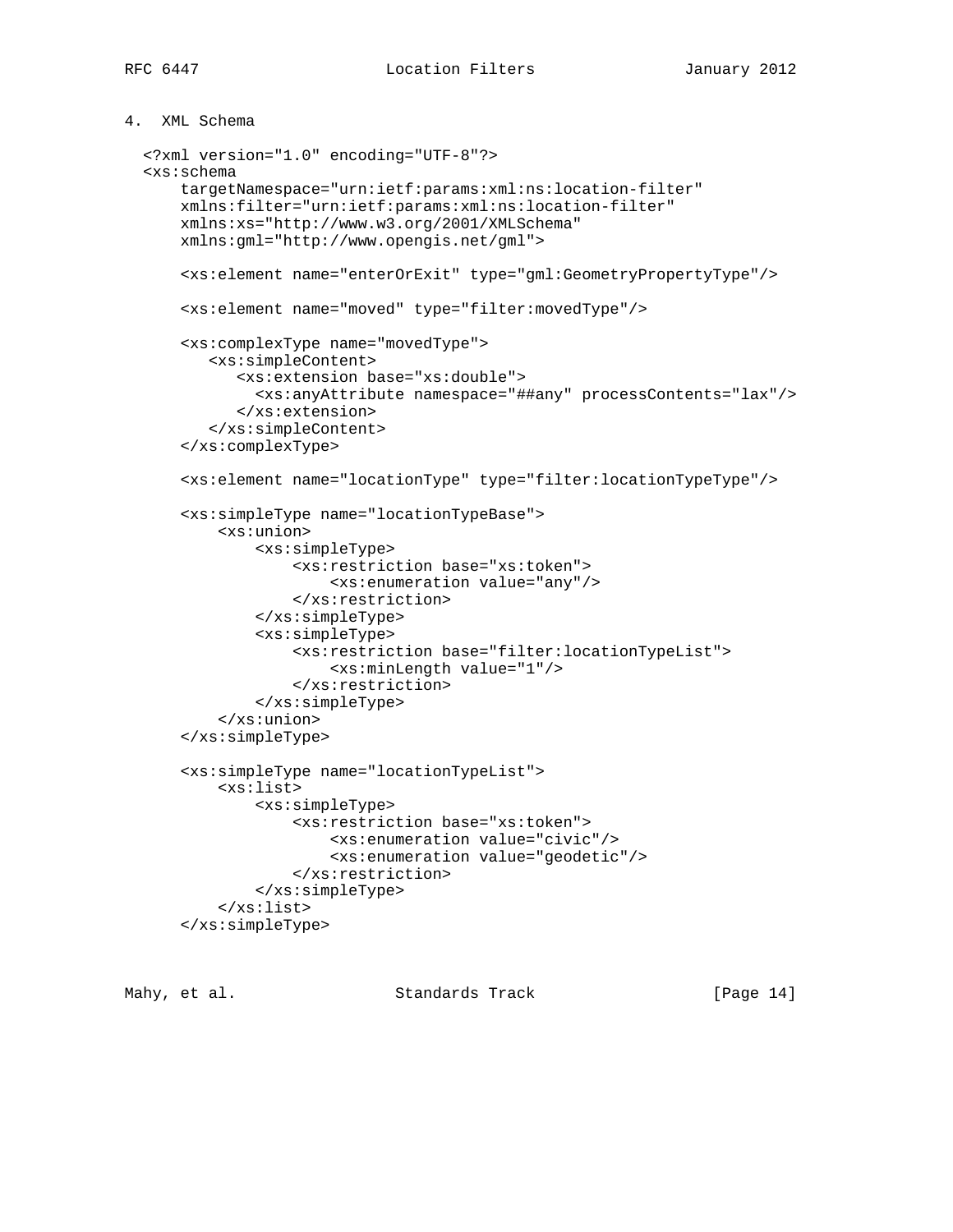```
 <xs:complexType name="locationTypeType">
          <xs:simpleContent>
              <xs:extension base="filter:locationTypeBase">
                   <xs:attribute name="exact" type="xs:boolean"
                       use="optional" default="false"/>
              </xs:extension>
          </xs:simpleContent>
      </xs:complexType>
</xs:schema>
```
Figure 10: XML Schema

5. Security Considerations

 This document specifies one element, namely filters, utilized in larger systems. As such, this document builds on a number of specifications for the security of the complete solution, namely

- o the SIP event notification mechanism, described in RFC 3265 [RFC3265], defining the SUBSCRIBE/NOTIFY messages.
- o the presence event package, described in RFC 3856 [RFC3856], which is a concrete instantiation of the general event notification framework.
- o the filter framework, described in RFC 4661 [RFC4661], to offer the ability to reduce the amount of notifications being sent.

 Finally, this document indirectly (via the SIP presence event package) relies on PIDF-LO, described in RFC 4119 [RFC4119], as the XML container that carries location information.

 Each of the documents listed above comes with a Security Considerations section but the security and privacy aspects are best covered by the SIP presence event package; see Section 9 of [RFC3856], and with the GEOPRIV architectural description found in [RFC6280].

 The functionality offered by authorization policies to limit access to location information is provided by other protocols, such as Common Policy [RFC4745], Geolocation Policy [GEO-POLICY], or more recent work around HTTP-Enabled Location Delivery (HELD) context [HELD]. Although [GEO-POLICY] defines a standardized format for geolocation authorization policies, it does not define specific policies for controlling filters.

 The functionality described in this document extends the filter framework with location-specific filters. Local policies might be

Mahy, et al. Standards Track [Page 15]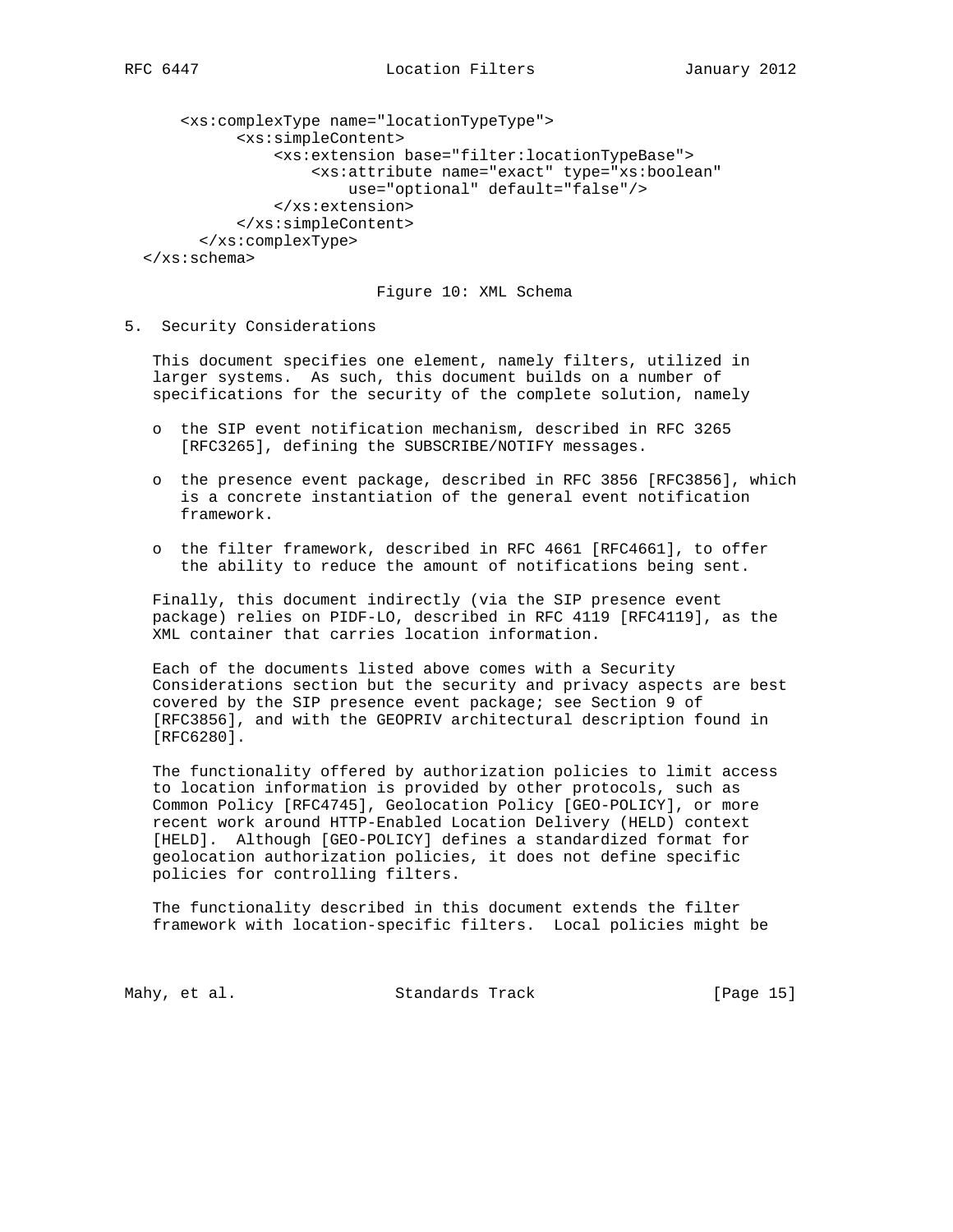associated with the usage of certain filter constructs and with the amount of notifications that specific filter settings might cause. Uploading filters have a significant effect on the ways in which the request is handled at a server. As a result, it is especially important that messages containing this extension be authenticated and authorized. RFC 4661 [RFC4661] discusses this security threat and proposes authentication and authorization solutions applicable to this specification.

- 6. IANA Considerations
- 6.1. URN Sub-Namespace Registration for urn:ietf:params:xml:ns:location-filter

 This section registers a new XML namespace, as per the guidelines in [RFC3688].

URI: urn:ietf:params:xml:ns:location-filter

 Registrant Contact: IETF, GEOPRIV working group, <geopriv@ietf.org>, as delegated by the IESG <iesg@ietf.org>.

XML:

```
BEGIN
<?xml version="1.0"?>
<!DOCTYPE html PUBLIC "-//W3C//DTD XHTML Basic 1.0//EN"
          "http://www.w3.org/TR/xhtml-basic/xhtml-basic10.dtd">
<html xmlns="http://www.w3.org/1999/xhtml">
<head>
  <meta http-equiv="content-type"
     content="text/html;charset=iso-8859-1"/>
  <title>Location Filter Namespace</title>
</head>
<body>
  <h1>Namespace for PIDF-LO Location Filters</h1>
  <h2>urn:ietf:params:xml:ns:location-filter</h2>
  <p>See <a href="http://www.rfc-editor.org/rfc/rfc6447.txt">
         RFC 6447</a>.</p>
</body>
</html>
END
```
6.2. Schema Registration for location-filter

 This specification registers a schema, as per the guidelines in [RFC3688].

Mahy, et al. Standards Track [Page 16]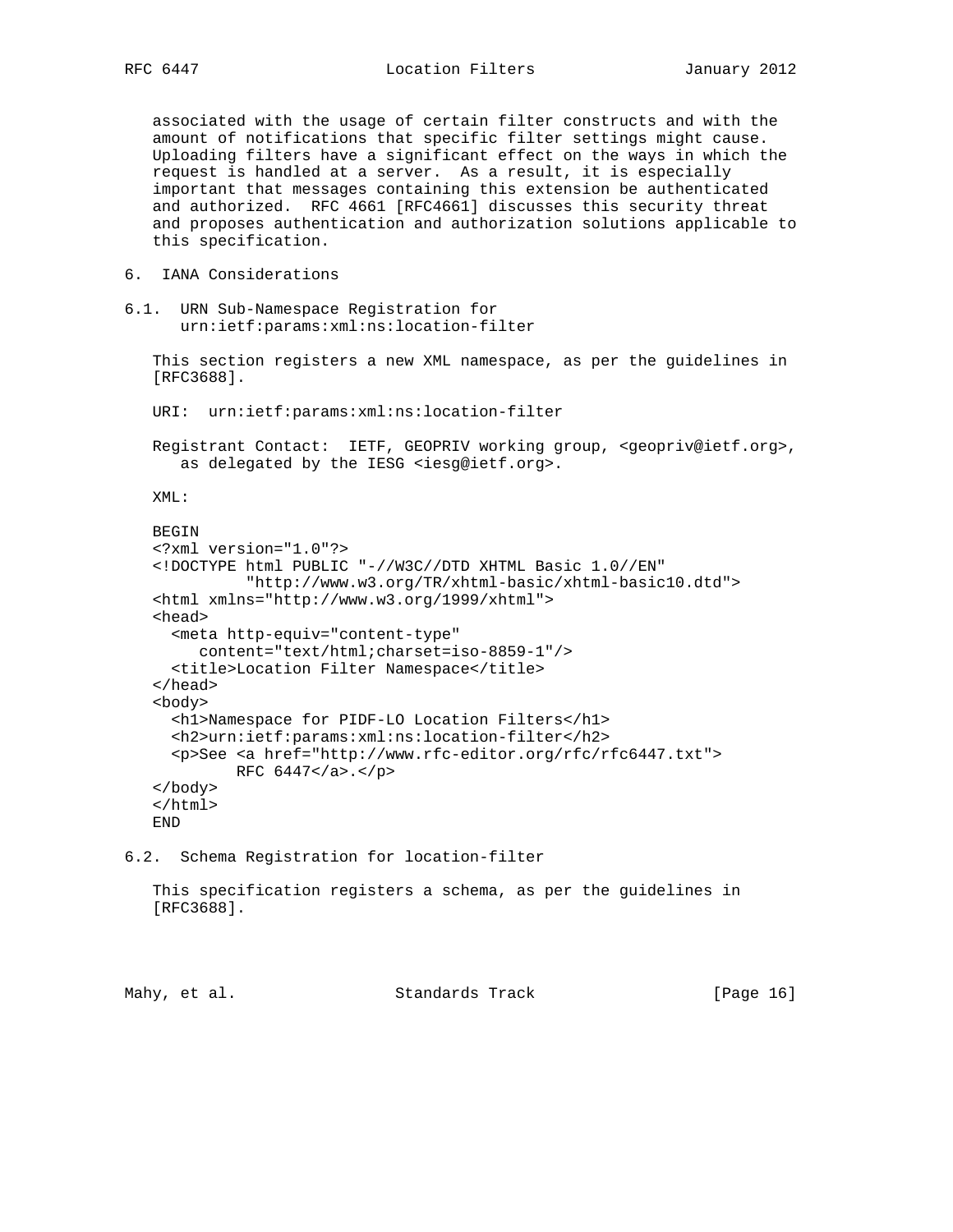URI: urn:ietf:params:xml:schema:location-filter

 Registrant Contact: IETF, GEOPRIV Working Group (geopriv@ietf.org), as delegated by the IESG (iesg@ietf.org).

XML: The XML can be found as the sole content of Section 4.

7. Contributors

 We would like to thank Martin Thomson and James Polk for their contributions to this document.

8. Acknowledgments

 Thanks to Richard Barnes, Alissa Cooper, Randall Gellens, Carl Reed, Ben Campbell, Adam Roach, Allan Thomson, and James Winterbottom for their comments.

 Furthermore, we would like to thank Alexey Melnikov for his IESG review comments.

- 9. References
- 9.1. Normative References

| [GML]     | OpenGIS, "Open Geography Markup Language (GML)<br>Implementation Specification", OpenGIS OGC 02-023r4,<br>January 2003,<br>$\text{thtp:}/\text{/www.openqis.org/techno/implementation.htm}.$ |
|-----------|----------------------------------------------------------------------------------------------------------------------------------------------------------------------------------------------|
| [RFC2119] | Bradner, S., "Key words for use in RFCs to Indicate<br>Requirement Levels", BCP 14, RFC 2119, March 1997.                                                                                    |
| [RFC3265] | Roach, A., "Session Initiation Protocol (SIP)-Specific<br>Event Notification", RFC 3265, June 2002.                                                                                          |
| [RFC3856] | Rosenberg, J., "A Presence Event Package for the<br>Session Initiation Protocol (SIP)", RFC 3856,<br>August 2004.                                                                            |
| [RFC4119] | Peterson, J., "A Presence-based GEOPRIV Location Object<br>Format", RFC 4119, December 2005.                                                                                                 |
| [RFC4661] | Khartabil, H., Leppanen, E., Lonnfors, M., and J.<br>Costa-Requena, "An Extensible Markup Language (XML)-<br>Based Format for Event Notification Filtering",<br>RFC 4661, September 2006.    |

Mahy, et al. Standards Track [Page 17]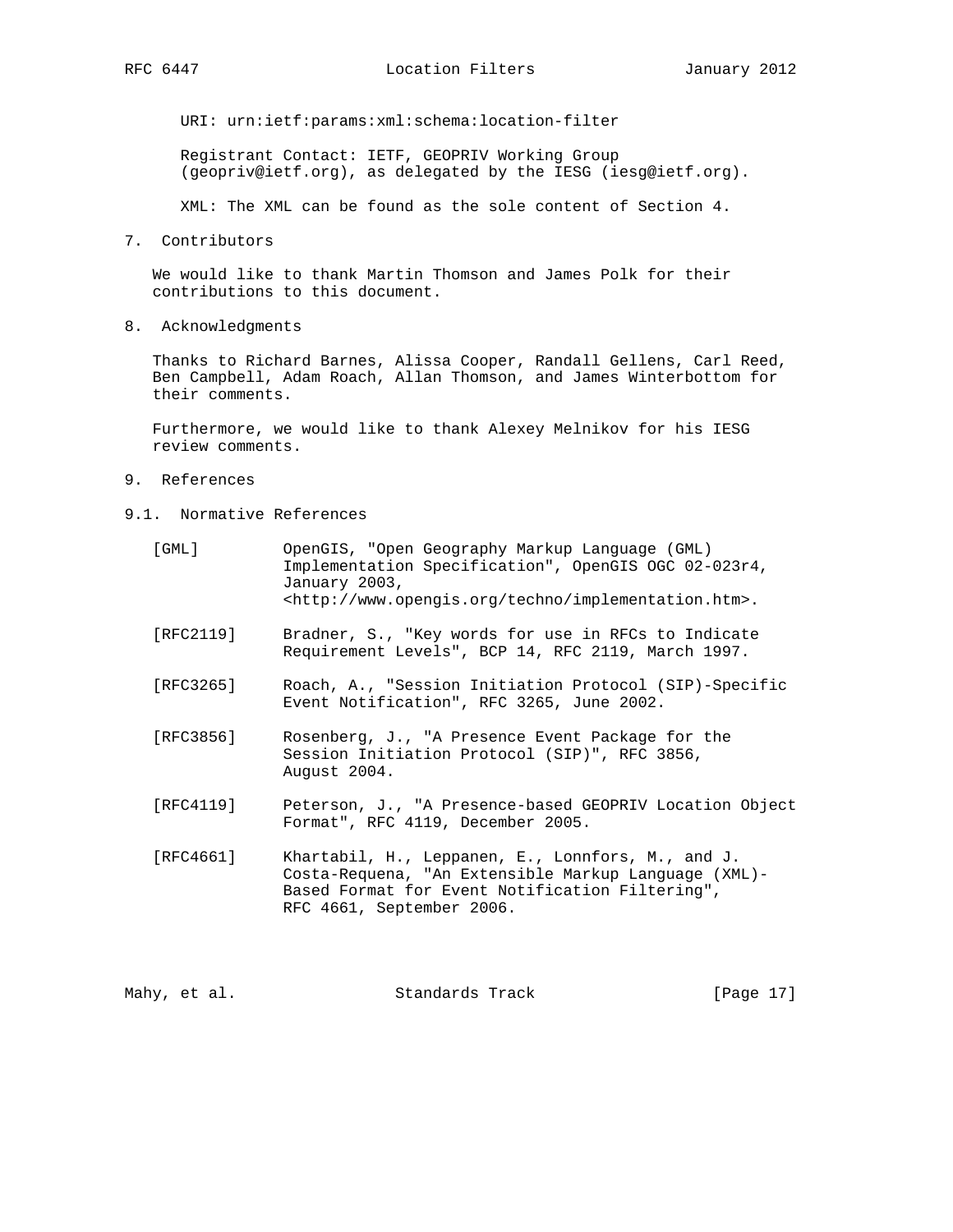- [RFC5491] Winterbottom, J., Thomson, M., and H. Tschofenig, "GEOPRIV Presence Information Data Format Location Object (PIDF-LO) Usage Clarification, Considerations, and Recommendations", RFC 5491, March 2009.
- [RFC5962] Schulzrinne, H., Singh, V., Tschofenig, H., and M. Thomson, "Dynamic Extensions to the Presence Information Data Format Location Object (PIDF-LO)", RFC 5962, September 2010.
- [RFC6280] Barnes, R., Lepinski, M., Cooper, A., Morris, J., Tschofenig, H., and H. Schulzrinne, "An Architecture for Location and Location Privacy in Internet Applications", BCP 160, RFC 6280, July 2011.
- [RFC6446] Niemi, A., Kiss, K., and S. Loreto, "Session Initiation Protocol (SIP) Event Notification Extension for Notification Rate Control", RFC 6446, January 2012.

#### 9.2. Informative References

- [GEO-POLICY] Schulzrinne, H., Tschofenig, H., Cuellar, J., Polk, J., Morris, J., and M. Thomson, "Geolocation Policy: A Document Format for Expressing Privacy Preferences for Location Information", Work in Progress, October 2011.
- [HELD] Winterbottom, J., Tschofenig, H., and M. Thomson, "Location URI Contexts in HTTP-Enabled Location Delivery (HELD)", Work in Progress, October 2009.
- [RFC3688] Mealling, M., "The IETF XML Registry", BCP 81, RFC 3688, January 2004.
- [RFC4745] Schulzrinne, H., Tschofenig, H., Morris, J., Cuellar, J., Polk, J., and J. Rosenberg, "Common Policy: A Document Format for Expressing Privacy Preferences", RFC 4745, February 2007.
- [RFC5985] Barnes, M., "HTTP-Enabled Location Delivery (HELD)", RFC 5985, September 2010.
- [SIP-LOC] Polk, J., Rosen, B., and J. Peterson, "Location Conveyance for the Session Initiation Protocol", Work in Progress, September 2011.

Mahy, et al. Standards Track [Page 18]